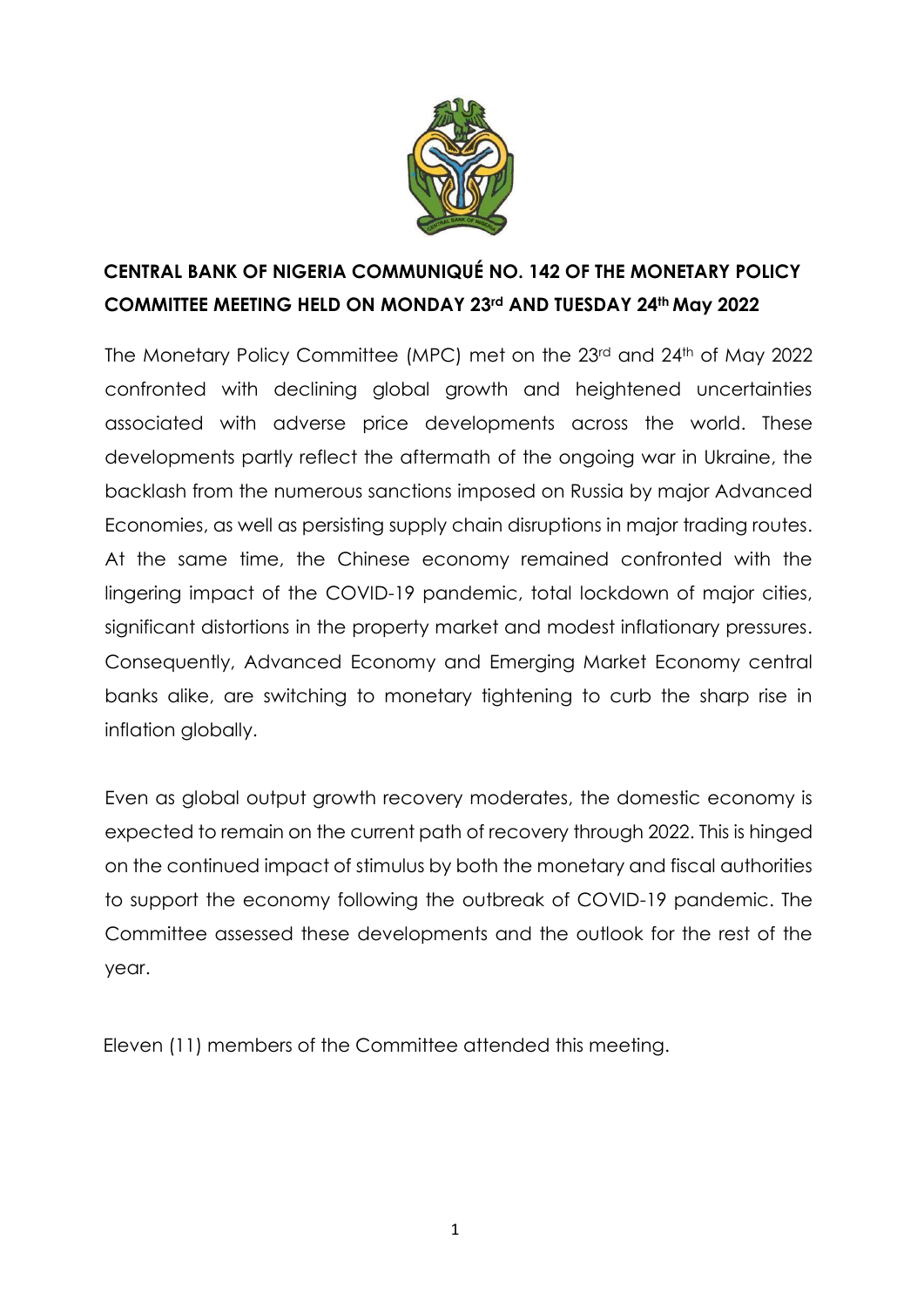# **Global Economic Developments**

Global output growth commenced a broad slowdown in the first quarter of 2022, as a result of the conflict between Russia and Ukraine, after recovering considerably in 2021. This led to massive supply constraints, with the backlash of sanctions against Russia creating huge macro-economic imbalances for several countries. Consequently, the uncertainties that have arisen are buoyed by the resumption of the spread of the COVID-19 pandemic in China, a key hub of global manufacturing. This has given rise to upside risks to inflation and downside risks to growth.

In addition, the huge amount of stimulus deployed by various countries to ease the downsides of the COVID-19 pandemic, particularly in 2021, has predisposed the global economy to huge debt levels, considering the current burgeoning global private and public debt portfolios. Central banks in both the Advanced and Emerging Market Economies have thus commenced monetary policy tightening to curb rising prices. This could impact the recovery negatively and result in a rise in debt default as global financial conditions tighten. Furthermore, China has also re-introduced constraining measures to mitigate the spread of a new wave of the COVID-19 pandemic within its major industrial cities, resulting in a slowdown in production. In light of these headwinds, the International Monetary Fund (IMF) downgraded its forecast for global output growth for 2022 and 2023 to 3.6 per cent apiece from 4.4 and 3.8 per cent, respectively, reflecting the severity of setbacks to the global recovery.

Inflation continued to rise unabated across several Advanced Economies and is projected to remain high, at least in the medium term, as food and energy prices pushed higher to levels not previously recorded in four decades. This is due to tightening supply amidst closure of major trade routes that supply inputs for food and fertilizer, as well as the high price of energy. In the Emerging Market and Developing Economies (EMDEs), inflation also remained high due to a combination of persisting high food and energy prices; supply chain disruptions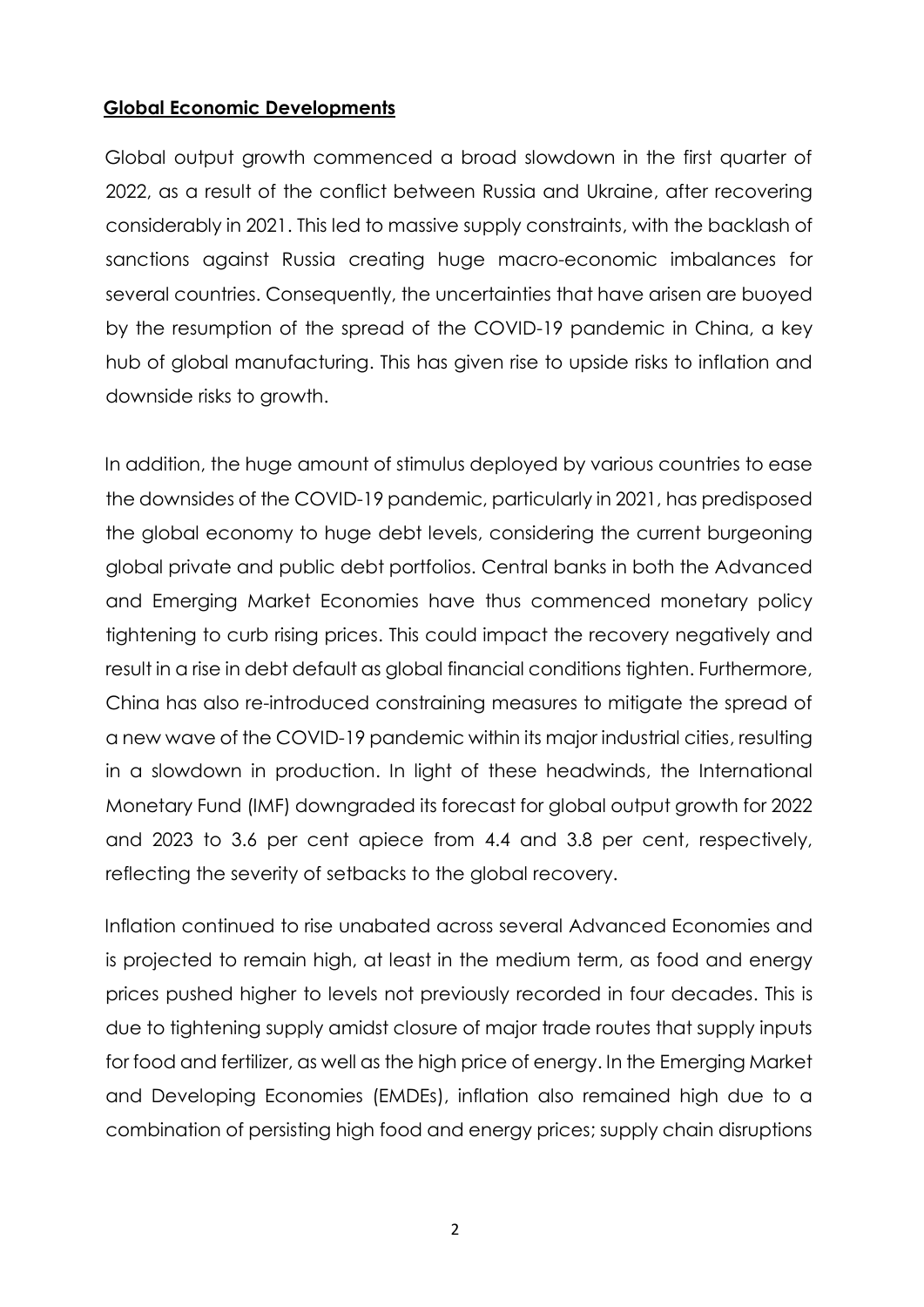associated with the impact of sanctions against Russia; exchange rate pressure; capital flow reversals; as well as underlying legacy constraints.

In the global financial markets, investor confidence is gradually being restored, evidenced by portfolio rebalancing with the gradual decline in gold price. The demand for advanced economy equities and bonds has improved with the commencement of interest rate lift-off led by the US Fed and the Bank of England, resulting in the outflow of capital from emerging market securities. Global financial conditions are thus, expected to tighten in the near term, as risk-averse investors reassign substantial portions of their portfolios from perceived riskier, though more rewarding Emerging Market securities to less risky advanced economy securities.

In general, the global economy and financial markets, are confronted with significant risks in the medium term as the huge build-up of both private and public debt may push several fragile economies into a new era of recession.

# **Domestic Economic Developments**

According to the National Bureau of Statistics (NBS), Real Gross Domestic Product (GDP) grew by 3.11 per cent in the first quarter of 2022, compared with 3.98 per cent in the fourth quarter of 2021 and 0.51 per cent in the corresponding period of 2021. This is the sixth consecutive quarter of real output expansion, following the economy's exit from recession in 2020. This steady positive performance, was driven largely by the growth in aggregate consumption, arising from the continued policy support at the onset of the pandemic and gradual recovery of aggregate demand.

Headline inflation (year-on-year) ticked up to 16.82 per cent in April 2022 from 15.92 per cent in March 2022, 90 basis points increase. This is the third consecutive increase in inflation since the commencement of the year 2022, attributable to the rise in both the core and food components to 14.18 and 18.37 per cent in April 2022 from 13.91 and 17.20 per cent in March 2022, respectively. The rise in headline inflation resulted from rising energy prices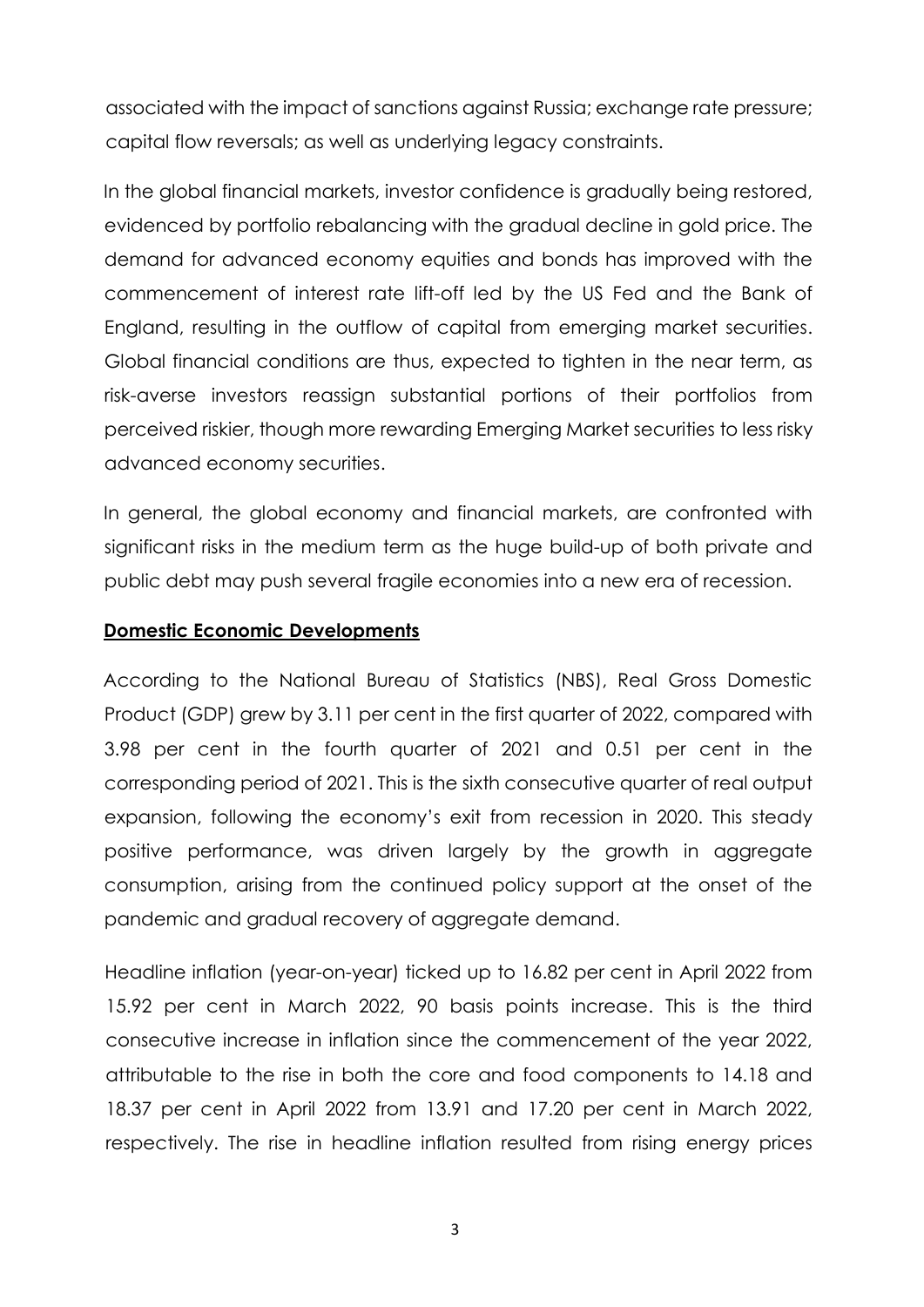associated with the epileptic supply of Premium Motor Spirit (PMS), high cost of Automotive Gas Oil (AGO), mostly used in transportation and production as well as a progressive hike in electricity tariffs. The increase in the food component was driven by shocks to food prices associated with persisting security challenges in major food-producing areas and legacy infrastructural problems which continue to hamper food supply logistics and storage across the country.

Broad money supply (M3) rose significantly to 6.22 per cent in April 2022, compared with 4.19 per cent in March 2022. This was largely driven by strong growth in Net Domestic Assets (NDA) of 11.86 per cent in April 2022, compared with 8.82 per cent in the previous month. The growth in NDA was attributed to the increase in claims on the Federal Government and other sectors (public non-financial corporations, private sector, and state and local governments).

Money market rates oscillated within and outside the Standing Facilities Corridor (SFC), reflecting the prevailing liquidity conditions in the banking system. Consequently, the monthly weighted average Open Buyback (OBB) and Interbank Call rates increased to 7.49 and 8.67 per cent in April 2022, from 6.62 and 4.50 per cent in March 2022, respectively. The increase in rates was an indication of the tight liquidity conditions in the banking system during the review period.

The performance of the equities market remained strong and positive in the review period, with the All-Share Index (ASI) and Market Capitalization (MC) increasing significantly from 46,965.48 and N25.31 trillion on March 31, 2022, to 52,979.48 and N28.56 trillion on May 20, 2022, respectively.

In the Banking System, the Capital Adequacy Ratio (CAR) and the Liquidity Ratio (LR) remained above their prudential limits at 14.6 and 43.7 per cent, respectively. The Non-Performing Loan (NPL) ratio stood at 5.3 per cent in April 2022, compared with its prudential limit of 5.0 per cent, reflecting sustained stability in the banking system, though there remains a need to bring this down to the prudential limit.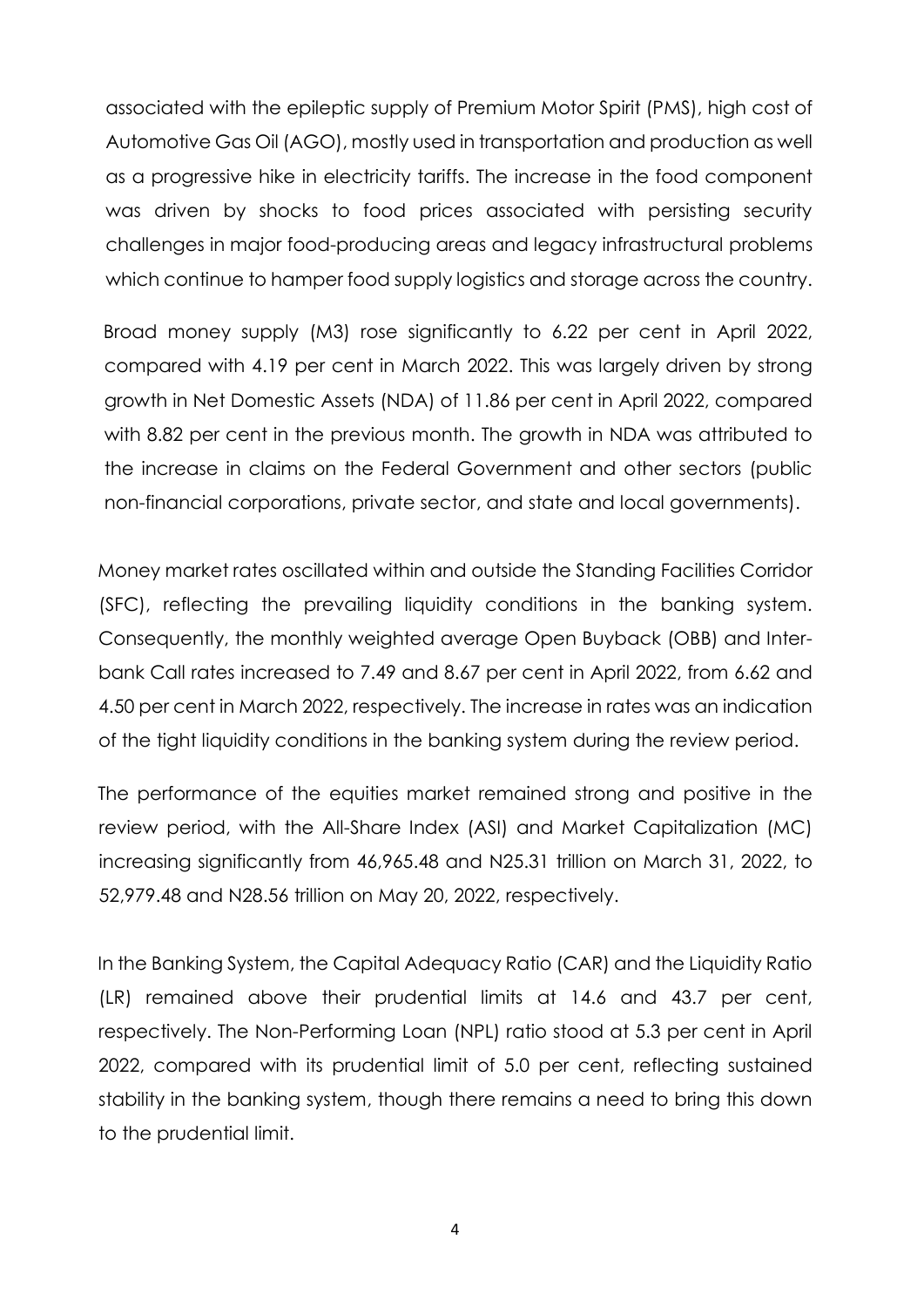Gross external reserves declined moderately to US\$38.36 billion as at May 19th, 2022 from US\$39.28 billion at end-March 2022. This was attributed to the weak accretion to the reserves from exports and the high cost of importation of refined petroleum products.

The Committee reviewed the performance of the Bank's intervention schemes targeted at stimulating productivity in agriculture; manufacturing/industries; energy/infrastructure; healthcare; exports; and micro, small and medium enterprises (MSMEs).

Between April and May 2022, the Bank released the sum of #57.91 billion under the Anchor Borrowers' Programme (ABP) to 185,972 new projects for the cultivation of rice, wheat, and maize, bringing the cumulative disbursement under the Programme to  $\frac{10!}{10!}$  trillion, disbursed to over 4.2 million smallholder farmers cultivating 21 commodities across the country.

The Bank further disbursed the sum of  $H1.50$  billion, under the Accelerated Agriculture Development Scheme (AADS), to one (1) new youth-led project, piloted and funded through the Government of Ondo State for the acquisition of assets for oil-palm cultivation and the establishment of poultry farms. This brings the total disbursement under the Scheme to N21.23 billion for 10 state-led and three (3) private sector-led projects.

In addition, the Bank released  $\frac{121.73}{100}$  billion to finance seven (7) large-scale agricultural projects under the Commercial Agriculture Credit Scheme (CACS). The funds were utilized for the establishment of a ranch and milk processing facility; procurement of feed and medication for livestock/dairy production; construction of a 300 metric-tonne per day oil mill in Gusau, Zamfara State; acquisition and installation of an agrochemical factory; as well as purchase and stockpiling of homegrown maize for animal feed production. This brings the cumulative disbursement under this Scheme to N741.05 billion for 674 projects in agro-production and agro-processing.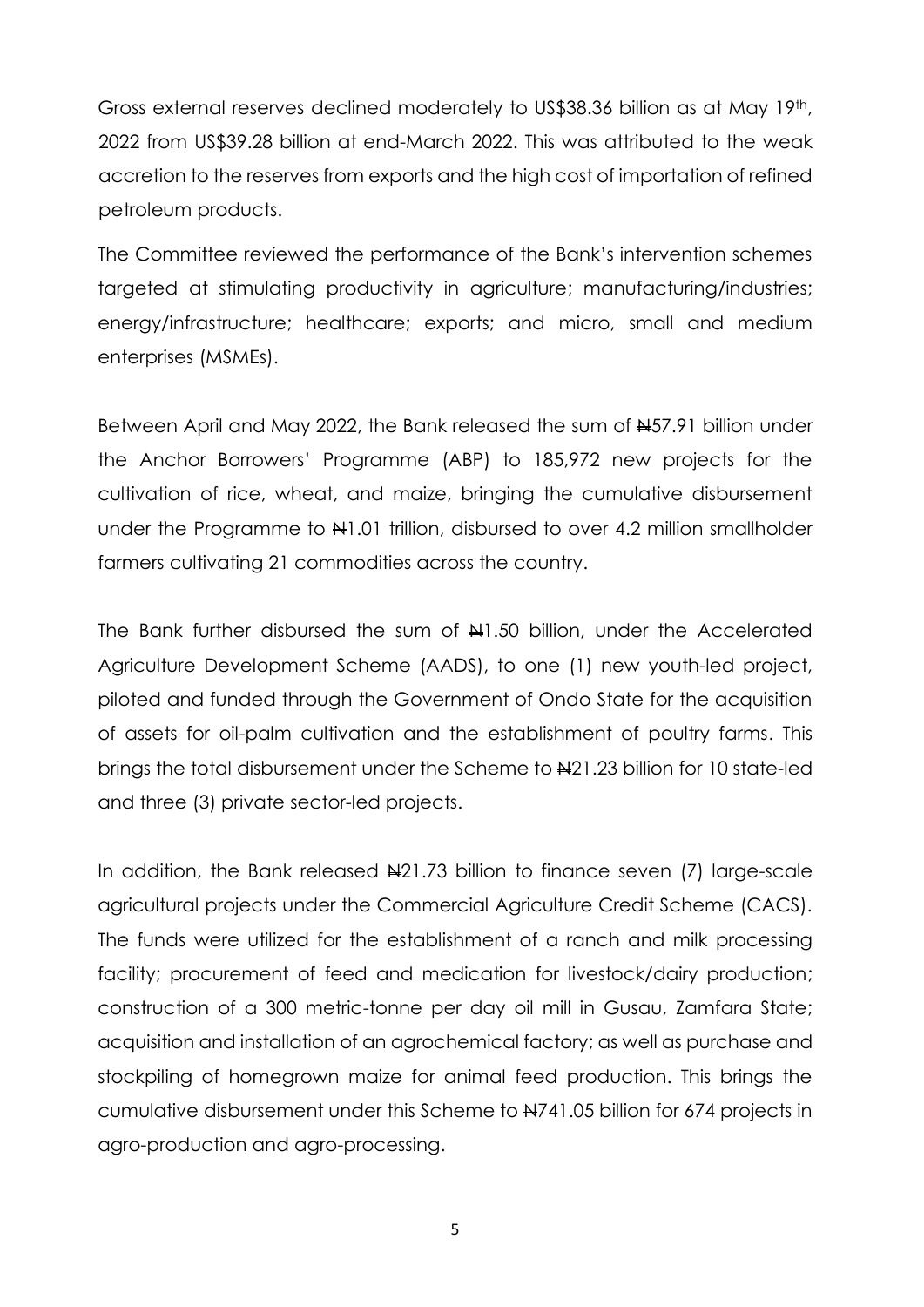Under the Paddy Aggregation Scheme (PAS), N6.20 billion was disbursed by the Bank to three (3) new projects for the purchase and mopping-up of home-grown rice paddy. This brings the total funds disbursed to 42 integrated rice millers under the PAS to  $\frac{1106.39}{100}$  billion.

To support the growth of the manufacturing sector, the Bank disbursed the sum of N436.85 billion to 34 new projects under the N1.0 trillion Real Sector Support Facility (RSSF). This was utilized for both greenfield (new) and brownfield (expansion) projects under the COVID-19 Intervention for the Manufacturing Sector (CIMS) and the Real Sector Support Facility from Differentiated Cash Reserve Requirement (RSSF-DCRR). Cumulative disbursement under the RSSF for the financing of 402 real sector projects across the country, currently stands at N<sub>2.10</sub> trillion.

The Bank disbursed  $#55.34$  billion, under the 100 for 100 Policy on Production and Productivity (100 for100 PPP), to 44 projects, comprising 24 in manufacturing, 17 in agriculture, 2 in healthcare, and 1 in the services sector.

In the healthcare sector, the Bank disbursed  $\frac{127}{70}$  billion to four (4) healthcare projects under the Healthcare Sector Intervention Facility (HSIF), bringing the cumulative disbursements to N130.49 billion for 126 projects, comprising 58 hospitals, 31 pharmaceuticals and 37 other healthcare services.

The Bank released the sum of  $\frac{121.00}{100}$  billion Under the Export Facilitation Initiative (EFI), for three (3) projects in domestic production and value addition of cocoa and sesame seed. This intervention is targeted at further expansion of the economy's non-oil export basket towards improving foreign exchange revenue earnings for the country.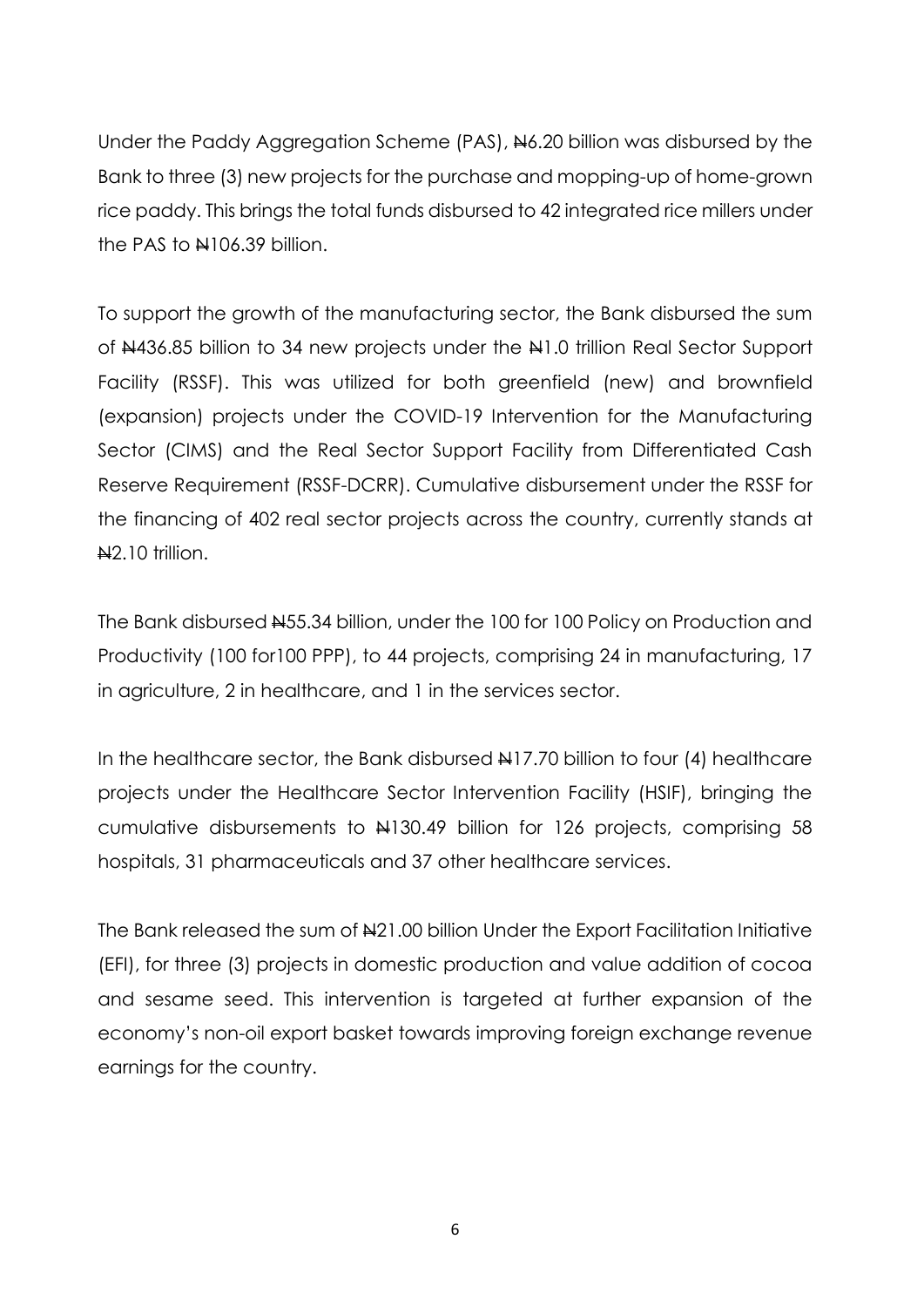To support micro, small and medium enterprises (MSMEs), the Bank disbursed N1.50 billion to 2,718 new projects through the Agri-Business Small and Medium Enterprises Investment Scheme (AgSMEIS) for activities in fish farming, rice processing, wheat farming, poultry farming, livestock farming, ICT and tailoring amongst others. This brings the cumulative disbursements under AgSMEIS to **N136.13 billion.** 

Under the Micro, Small, and Medium Enterprises Development Fund (MSMEDF), the Bank disbursed N2.79 billion to support youths engaged at various nodes of the agricultural value chain, bringing the total disbursement under this intervention to N98.88 billion to 749 MSME projects across the country.

In energy/infrastructure, the Bank released  $\frac{1415.71}{1000}$  billion to power sector players including generation companies (GenCos) and gas companies (GasCos), under the Nigeria Bulk Electricity Trading Plc – Payment Assurance Facility (NBET-PAF), bringing the cumulative disbursement under the facility to  $\frac{1}{2}$ , 30 trillion. The sum of  $\frac{1}{22.67}$  billion was also released to Distribution Companies (DisCos) for their Operational Expenditure (OpEx) and Capital Expenditure (CapEx), under the Nigeria Electricity Market Stabilisation Facility – Phase 2 (NEMSF-2). Cumulative disbursement under the NEMSF-2 currently stands at #251.93 billion.

Additionally, under the National Mass Metering Programme (NMMP), the Bank has disbursed  $\mu$ 0.19 billion to DisCos for the procurement of electricity meters, bringing the cumulative disbursement for the procurement and installation of 865,956 meters across the country to N47.82 billion. Interventions in energy/infrastructure are designed to improve investment and develop enabling infrastructure in the Nigeria Electricity Supply Industry.

### **Outlook**

The broad outlook for both the global and domestic economies in the mediumterm, remains clouded with uncertainties arising from the lingering war between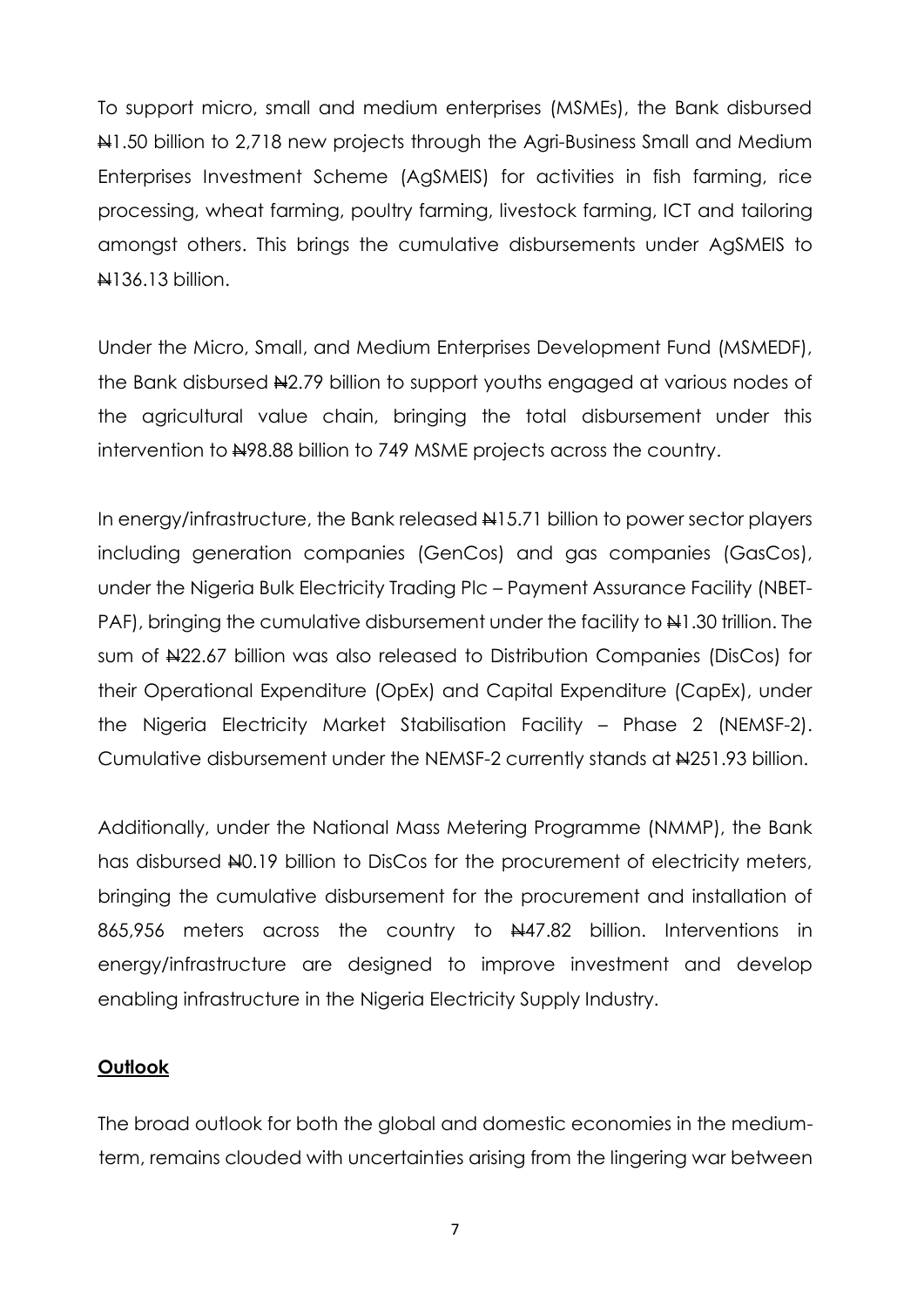Russia and Ukraine, the unfolding impact of the extensive sanctions imposed by several countries on Russia, and the downside risks from the continued spread of the COVID-19 Pandemic.

Global growth is thus confronted with significant headwinds which may derail the current projection further. The persisting rise in inflation, is also set to undermine the recovery of output growth, due to the associated build-up of uncertainties around the cost of inventory and other production inputs. The rise in global debt is also an unfolding dilemma which policy makers must carefully evaluate and address to avert a near-term global financial crisis. In summary, while global aggregate demand remains strong and growing, the numerous supply-side constraints will continue to undermine the recovery effort, at least in the short to medium term.

In the domestic economy, data on key macroeconomic variables indicate that the recovery of output growth will continue, probably at a more subdued pace, considering the unfolding domestic and external shocks to the economy. Domestic price development is, however, expected to maintain an upward pressure in the light of the build-up of increased spending related to the 2023 general elections.

Consequently, the Nigerian economy is expected to grow, in line with CBN forecast of 3.24 per cent in 2022. However, the FGN forecast is at 4.20 per cent, while the IMF projects Nigeria's growth in 2022 to be 3.40 per cent.

# **The Committee's Considerations**

At this meeting, the MPC noted the risks confronting the global economy, as those associated with, not only inflation and prices, but also include risks associated with weakening growth prospects across the world.

The Committee observed that whereas post-pandemic policy support has remained broadly expansionary, at least, from a fiscal standpoint, the sharp rise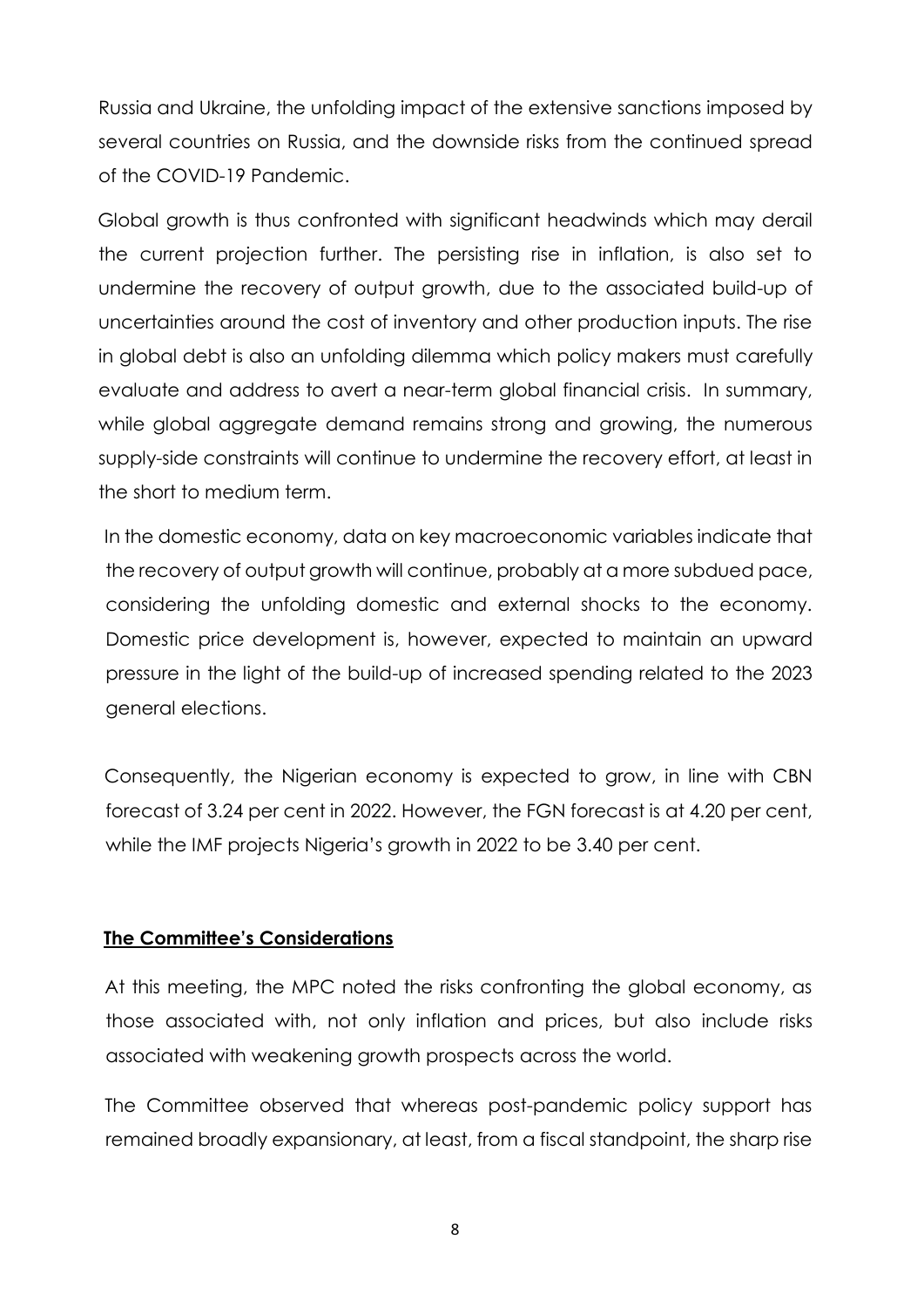in inflation across both the Advance & Emerging Markets Economies has generated growing concern amongst central banks, as the progressive rise in inflation, driven by rising aggregate demand and wage growth, is putting unsustainable upward pressure on price levels. Consequently, major central banks such as the US Fed, Bank of England, European Central Bank, and Bank of Canada have provided strong guidance for a progressive shift away from monetary policy accommodation to drive market interest rate upward, which may ultimately impact capital flow away from Emerging Market Economies.

On another hand, MPC noted that the war between Russia and Ukraine has resulted in significant disruption of the global supply chain, at a time when the global economy is still confronted with downside risks to growth associated with the Covid 19 pandemic. In addition to this, global trade has been impacted by the series of restrictions imposed by NATO countries and its allies against trade with Russia. This has increasingly fragmented the global economy, imposing huge strains on the tepid post-pandemic recovery. Only recently, China, the USA, and South Africa are seeing a renewed spike in COVID-19 infections. As a result, the Chinese government recently re-introduced lockdown in major industrial cities, to forestall the spread of the pandemic: further disrupting the supply chain crisis. In the view of the MPC, these two risks pose great challenges to rising inflation globally.

For the domestic economy, the MPC noted with delight that the GDP grew by 3.11 percent in  $Q1$ , 2022 (y-o-y), highlighting a steady recovery for the  $6<sup>th</sup>$ consecutive quarter. Quarter on quarter real GDP grew by 9.36 percent, a slight moderation from 11.07 percent in the previous quarter. The MPC however was concerned about the somewhat aggressive rise in inflation by almost 90 basis points in April, 2022. To dampen the expectation of the inflationary pressure, MPC decided on the need to take a shift from its historically cautious approach on interest rate, to a policy rate hike, while still adopting an accommodative approach to development finance initiatives that have supported the growth of the economy and sustained recovery. The MPC is of the view that rates on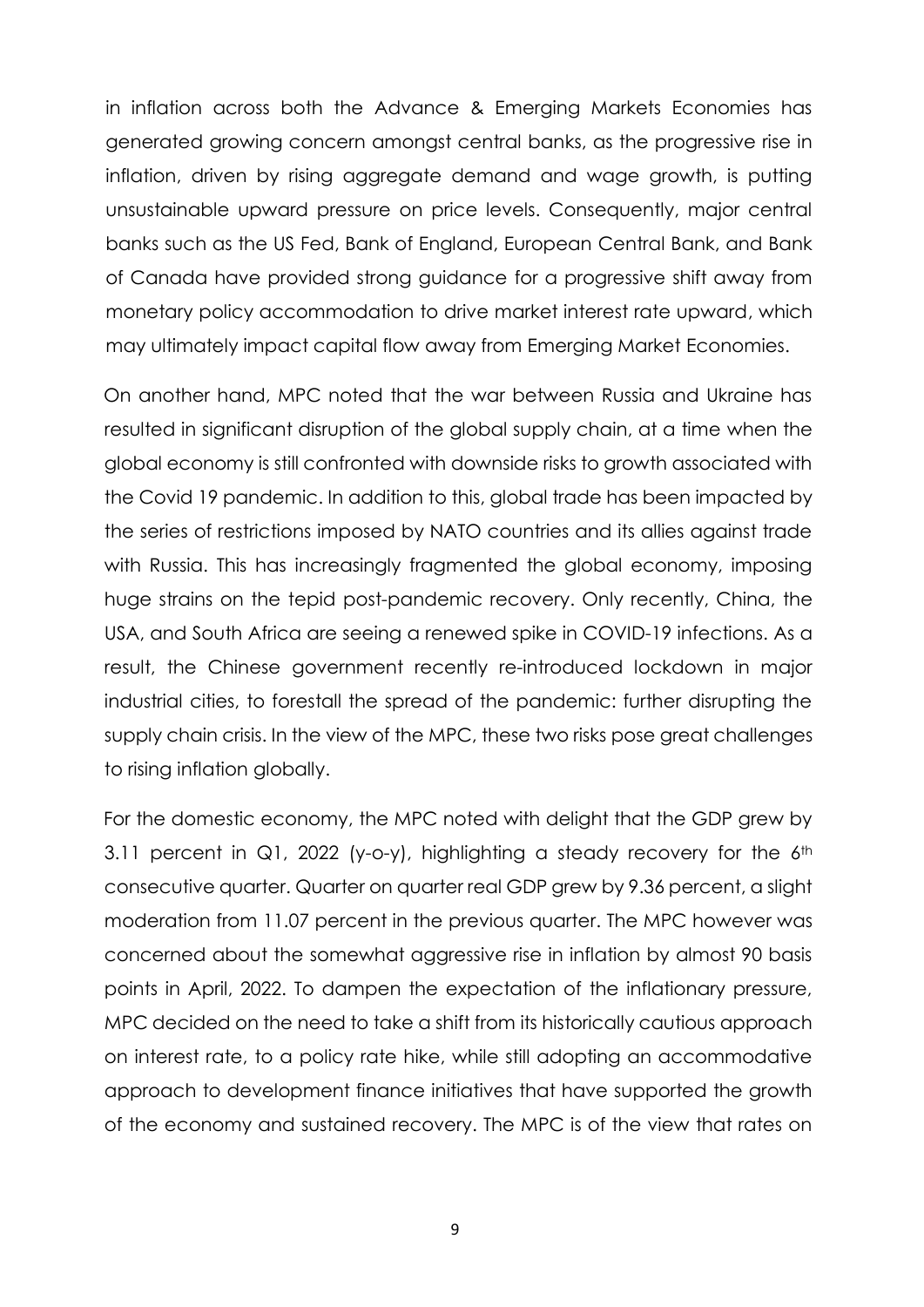the development finance initiatives of the Bank should remain at 5 percent till March, 2023.

Consequently, as regards the decision on whether to hold. tighten or loosen, MPC feels that loosening in the face of the rising policy rates in Advance economies may result in a sharp rise in capital outflow and faster dry-up of foreign credit lines. MPC also feels that loosening could lead to further liquidity surfeit and inflationary pressure. S to whether to hold, MPC feels its stance would strengthen the perception that the CBN has abandoned its primary mandate of taming inflation.

On the need to tighten, MPC feels that tightening would help moderate the inflationary trade-off from the steady growth recovery so far. MPC also feels that tightening would help rein in inflation before it assumes a galloping trend, considering the progressive increase in headline inflation (m-o-m), particularly with the sharp 90 basis point increase in April, 2022.

Furthermore, MPC feels that tightening would narrow the negative real interest rate margin, improve market sentiment and restore investor confidence. Equally, members believe tightening would moderate inflationary pressure pass-through to exchange rate depreciation and moderate the speed of capital flow reversal, provide incentives for foreign capital inflows and sustain remittances. Lastly, tightening could moderate government domestic borrowing, as government debt servicing to revenue ratio increased significantly in recent times, threatening debt sustainability.

# **The Committee's Decision**

Members expressed deep concern about the continued uptrend of inflationary pressure. Despite the gradual improvement in output growth. The Committee noted that the current rise in inflation may be inimical to growth, and thus hinder the full recovery of the economy. While the MPC identified several supply-side factors which may be contributing to inflationary pressure, emerging evidence shows that money demand pressure is on the rise and is unlikely to abate until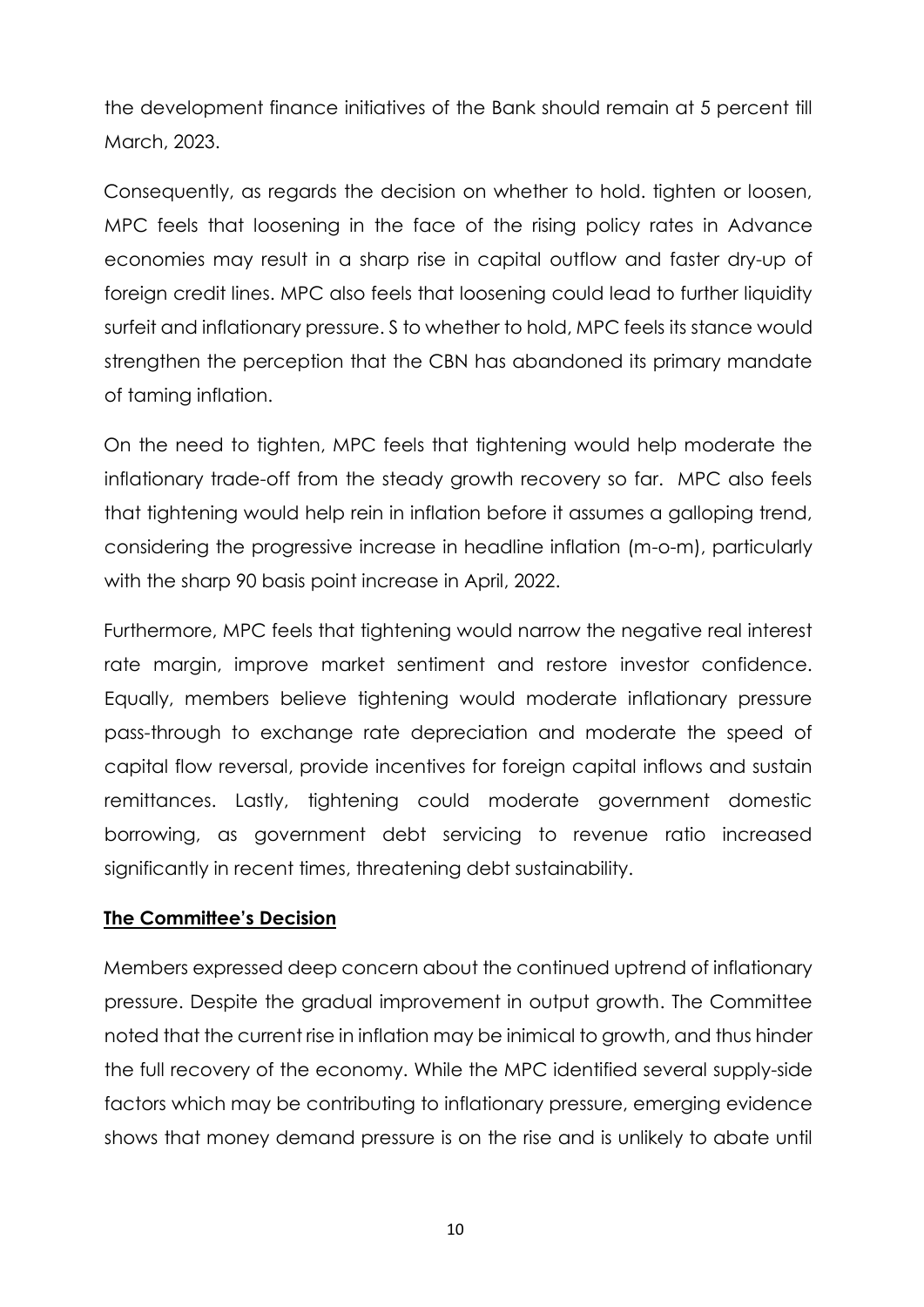the 2023 general elections are concluded. The dilemma confronting the Committee at this meeting, therefore, is how best to drive down domestic prices while continuing to support the fragile recovery.

In the current circumstance, the Committee was of the view that it was confronted with the choice of either to hold all policy parameters constant to allow previous policy measures to continue to support growth or tighten the stance of policy to curb money demand growth and upward movement of domestic prices. A loosening option would likely result in an increased liquidity surfeit, rise in inflationary pressure, and further pressure on the exchange rate.

The choice of holding, in the view of Members, would not only continue to support growth, even though moderately, but will also allow the growth of money demand to continue at the current pace, leading to the uptick in inflationary pressure. While growth concerns remain paramount to the Committee, the persistent uptick in domestic price levels is clearly a downside risk to growth, that must be addressed urgently.

While it may seem contradictory to raise rates in the face of fragile growth, this is the dilemma that most Central banks around the world are grappling with at the moment. Yet, on balance, it is quite clear and compelling that tackling inflation is more urgent in the sequence of policy objectives. In this regard, the MPC urged the Bank to redouble its efforts at supporting the priority growthenhancing sectors of the economy while urging the Federal government to do more to provide a safe and secure environment for economic agents to boost activities and growth.

After carefully reviewing the developments of the last two months and the outlook for both the domestic and global economies, as well as the benefits and downsides of each policy option, the Committee decided to raise the Monetary Policy Rate (MPR) to rein in the current rise in inflation as Members were of the view that the continued uptrend would adversely affect growth. The Bank further reaffirmed its commitment to continue to provide support to